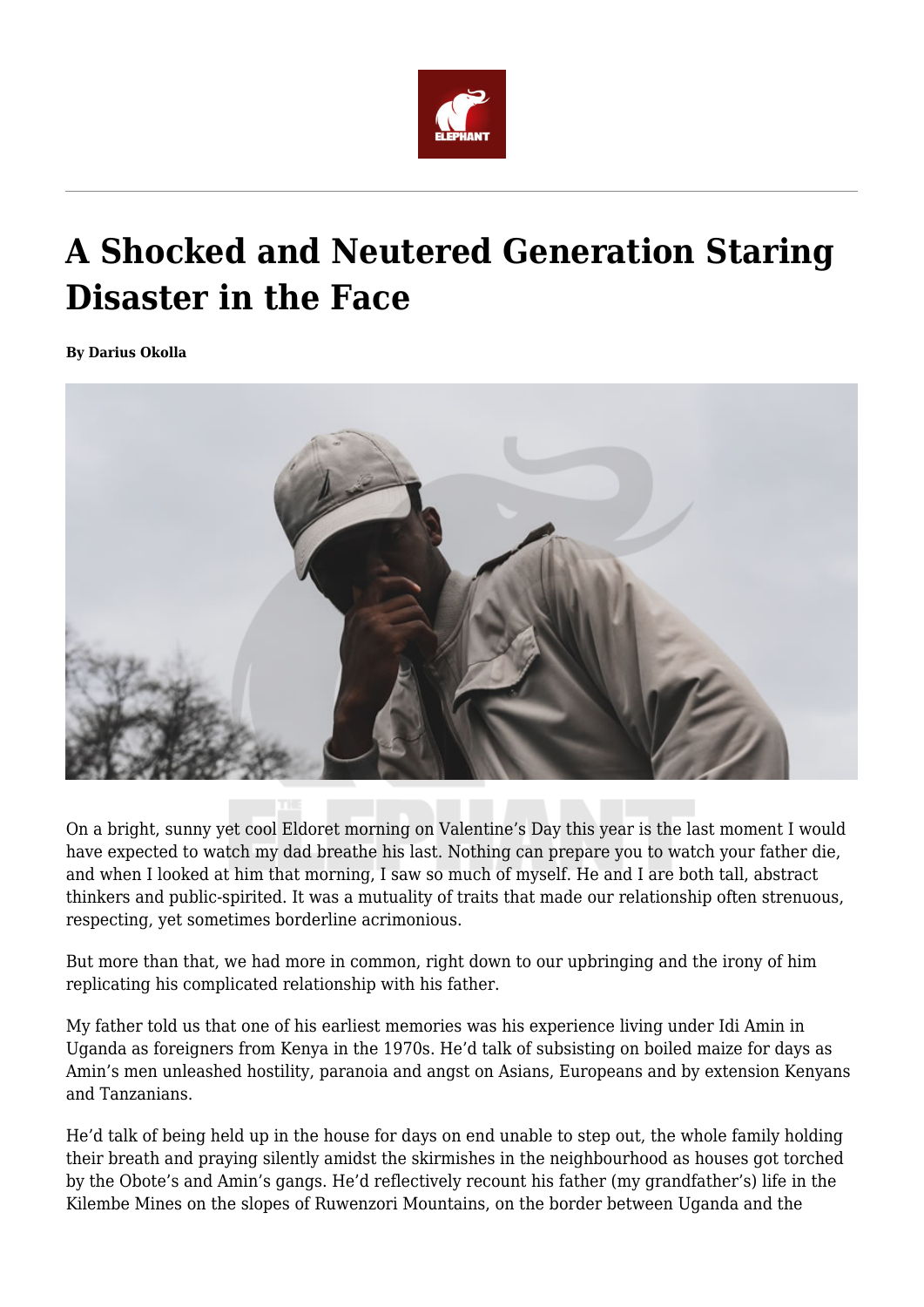Democratic Republic of Congo; a place that tugged at my grandfather's heart for eons, and from where my grandfather would be brought back from, in a coffin for burial, three years before I was born.

My father's family fled back to Kenya, and adjustment was tenuous, though the intervention of the hand of providence landed him education and job opportunities that set him on a path to relative social mobility. When he "made it", my father quietly paid his "black tax", supporting numerous relatives with money, time, advice and connections, well aware that his adjustment into Kenyan life owed more to the hand that fortune had dealt him, and that the same hand hadn't been dealt to a large number of returning relations.

He, like an oak tree towering above his peers, allowed many to find shade and breathe, by sacrificially offering numerous opportunities to his kinsfolk. His altruism would run into the economic headwinds of the 1990s, but thankfully by the 2000s many of those under his care and tutelage soared, thanks to the neoliberal boom.

In 2002 I watched him for the first time admit to a close friend at a wedding that he'd finally began to come to grips with his vulnerability and physical frailty, something he'd never admit at the height of his "black taxpaying" days. But even for a man mired with such prospects he still would navigate the 1990s with relative ease given that the nation was facing an economic crisis. For my generation, we seem to be fighting a different kind of disaster.

We've walked into an economic crisis right at the moment where a shrewdly adversarial vice president is laying claim to the presidency against three calcified, largely uncreative, and primitive dynasties. In my peers, I see a demographic that finds itself trying to navigate their young lives in the dual crisis of messy succession politics and economic headwinds, in which a massively flawed presidency has deepened the dysfunction.

The power of being proficient in your field is the constant ability to juxtapose what is against what is to become. To that end, to claim the current economic mess was unprecedented is to perpetuate a lie. When this regime got voted back in 2017, I sat at a coffee house at NextGen Mall and grieved both for the body bags sent to my grandpa's hometown Kisumu and also for the prospects that the Uhuruto duo portended for the coming five years. We knew what we were being signed up for.

I believe that the path of nations often follows a messy yet unbroken path into the future. Now as the economic wheels come off this train wreck of a regime, in my view the current dual economic and political crises could be the unlikely hand of divine intervention.

How, you may ask? First, this economic crisis will pretty much mark the end of the current oligarchic state capture as it will likely render millions unable to feed their families, hence eliciting a harsh criticism of the primitive elite with the possibility of widespread protests and revolution.

Secondly I see in the astute organizational efficiency of the deputy president, a ferocity that'll awaken the dull and largely self-entitled dynasties to burn the midnight oil trying to figure out ways of upstaging him. Either way the final outcome of the current political contestation is that we as the masses might just witness a change in the elite framework of the society.

Thanks to a twist of fate, my intellectual journey started on the ideological Right, a landscape that built in me a reverence for structures from marriage to family, religion, and statecraft. Conversely by drifting further Left, the tools of critiquing power relations came to me by way of incessant debates with those to whom structures are almost synonymous with oppression.

To be fair, thanks to their extractive origins, the structures which we exist in this country have never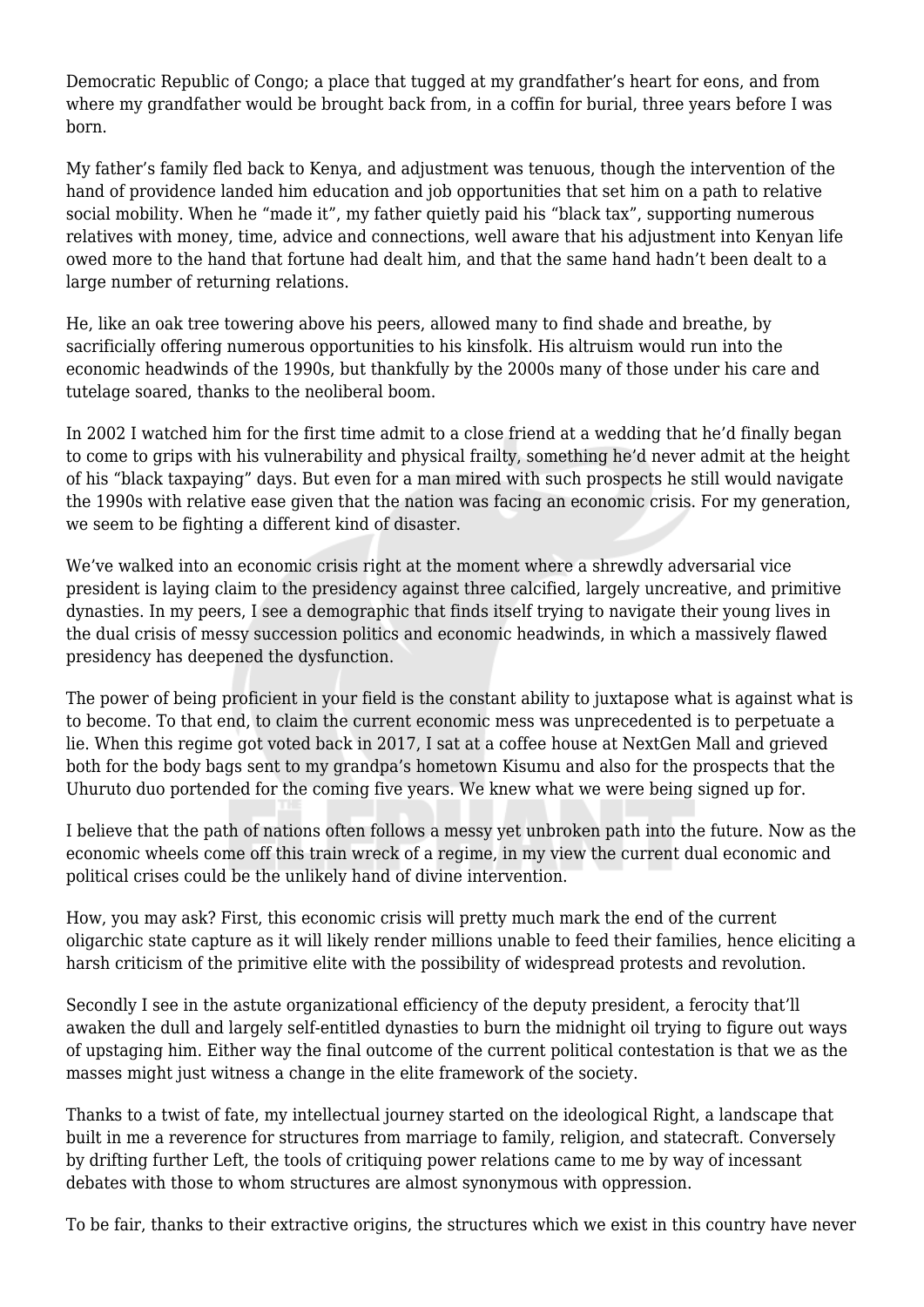been reformed to humanize our existence. Most of our churches are empire-building plans. Our schools unleash brutality in the name of discipline, verbal violence packed into the stereotypes, and the tyranny of low expectations by condescending teachers.

As is common in economically repressed societies, most homes out here have become the crucible for internalized violence, as husbands but mostly wives and children become the victims of anger and pain carried over from the public space by family members.

Our media is largely dimwitted, voyeuristic and goes for the shock value, rather than unpacking the layered realities behind what passes for news on any given day. This, to be clear, is often a potent mix of violence and poverty-porn laced with elite gossip, which for lack of a better word they call politics.

To be Kenyan is to be constantly re-traumatized by the institutions and structures that we inhabit, and having been dehumanized we proceed to unleash low-grade terrors on those close to us. In the end we're becoming a pragmatic, soulless people who think our biggest problem is corruption while in truth it is the collapse of social order.

It's the disintegration in the public trust; that core belief that this doctor won't misdiagnose me, that this tout won't hike the fares arbitrarily, that the rice I'm eating isn't expired and repackaged, that the mechanic didn't fit a faulty brake pad and pocket the money I gave for a new ones.

We can't breathe because despite the billions looted from the coffers, the regime keeps telling us how the economy grew and all the great things they've done for us for which they deserve accolades. To be Kenyan is to desperately need the tools to help us see through the violence packaged in slimy words and to confront the assault on our sense of reality.

Lots of us Kenyans, grappling with declining incomes and job prospects, have to watch fuel guzzlers bully their way through our roads and red carpets laid for grand looters. We have to listen to empty yet colourful statements pepper the political talk by elites, and watch even more cash get looted by an uncaring and self-absorbed cadre. Our peers and relatives who lack the tools needed to process this reality and affirm their sanity amidst the constant assault are left to question their sense of humanity.

What prospects do I see for the future? First the human dividend that arises from having an educated generation not only increases the aggregate skill pool available, it also significantly increases the probability that a random person chosen to lead will be competent. Given that my generation (age 18-40) are the most educated then there's hope in the horizon.

In the short run though I do not foresee any radical shift as the political class further strangles a shocked and neutered citizenry. It'll get worse before it gets better and the tragic acknowledgement is that the worsening economy will claim numerous innocent causalities.

I'm constantly reminded of a conversation between a Kenyan economist and an unnamed Asian official to whom he was highlighting grand corruption in the country.

The Asian official, who was quick to remind him that his country has worse corruption than Kenya yet they were still prospering, affirmed a critical truth. That corruption is the near inevitable dysfunction of any given society. And that it takes that dysfunction coupled with incompetence for a society to produce the level of breakdown that we're experiencing.

Elites are, in theory, the steady hands of the civilization, who ideally offer visionary leadership, invent new products and lay the path to future prosperity. But this a hope that we the Kenyan